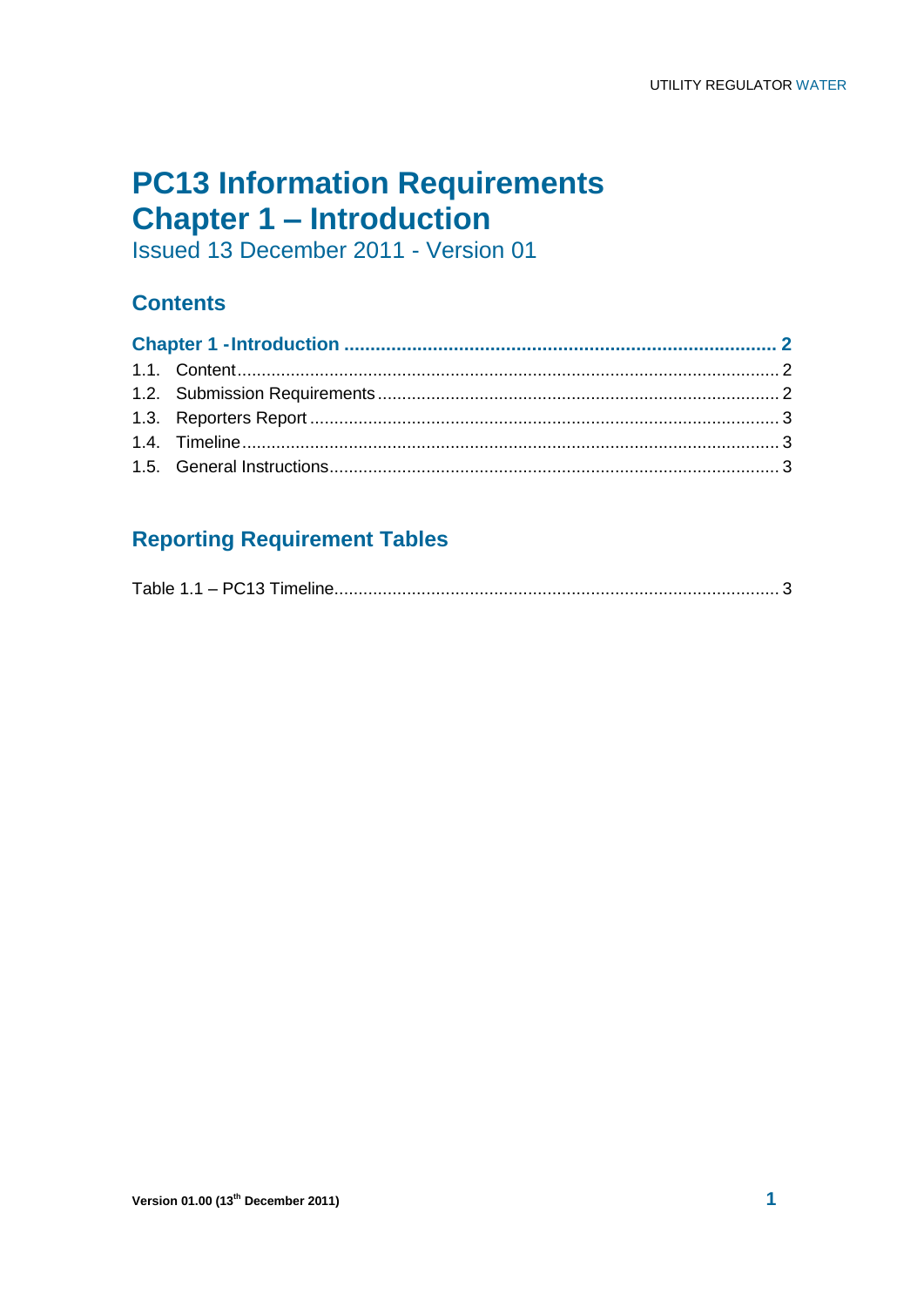# **Chapter 1 - Introduction**

#### **1.1. Content**

1.1.1. The business plan guidance and supporting tables provide NI Water with direction on the information required for submission to the Regulator. In line with the commitment for proportionate effort, the Regulator has reduced the submission to four key chapters. These include:

- Operational Costs and Efficiency;
- Capital Investment;  $\bullet$
- $\bullet$ Outputs; and
- Financial Model and Financial Tables.  $\bullet$

1.1.2. The guidance in the following chapters of this document (and associated annexes) provides detail on how to complete the required tables. The guidance also provides an overview of the detail expected within the chapter write-up. NI Water is free to add detail that it considers appropriate but not specified within the reporting requirements.

1.1.3. As with any business plan submission, the company must provide details around assumptions, calculations etc. and provide justification for costs, expenditure and outputs.

#### **1.2. Submission Requirements**

- 1.2.1. NI Water is required to submit:
	- Four hard copies of the PC13 business plan submission (this includes chapter write-up and completed tables);
	- One electronic version of the business plan submission; and  $\bullet$
	- An excel version of the completed tables and financial model.

1.2.2. The business plan should be submitted to the Utility Regulator's office no later than **5pm on Monday the 21st May 2012.**

1.2.3. We also expect NI Water to publish on their website a public facing summary document, forecasting the likely impacts on prices and subsidy from their planned levels of consumer services for the PC13 period. This could take the format of a Financial Picture and a Monitoring Plan table, but it for the company to decide the best means of communicating its plans to consumers.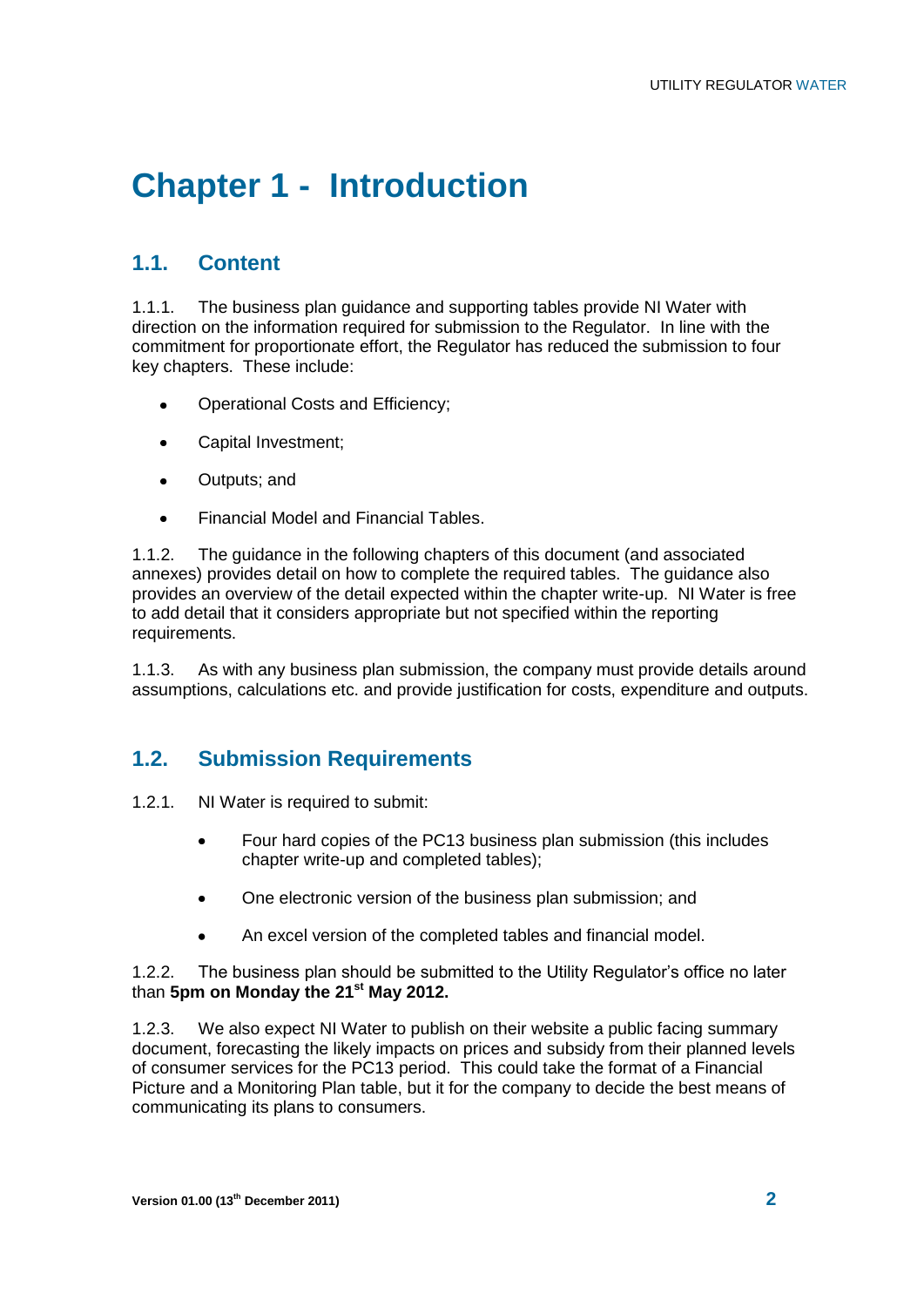#### **1.3. Reporters Report**

1.3.1. This document does not include any guidance for the Reporter in completion of his audit. Separate Reporter guidance will be issued in January 2012. The scope and content of the Reporter's audit will be detailed in this guidance.

#### **1.4. Timeline**

1.4.1. A timeline of the PC13 process key dates is provided in the table below:

| Date                                   | <b>NI Water</b>                                                                                       | <b>Utility Regulator</b>                                                  |  |
|----------------------------------------|-------------------------------------------------------------------------------------------------------|---------------------------------------------------------------------------|--|
| 13 <sup>th</sup> December 2011         |                                                                                                       | Regulator issues reporting<br>requirements and tables to NI Water.        |  |
| 16 <sup>th</sup> January 2012          |                                                                                                       | Regulator issues guidance to the<br>Reporter for completion of his audit. |  |
| 21 <sup>st</sup> May                   | NI Water submits business plan to<br>the Utility Regulator.                                           |                                                                           |  |
| $22^{nd}$ May - $31^{st}$ July<br>2012 | Clarification and query process between the company and the Regulator on<br>business plan submission. |                                                                           |  |
| 13 <sup>th</sup> September 2012        |                                                                                                       | Regulator publishes Draft<br>Determination for consultation.              |  |
| 8 <sup>th</sup> November 2012          | Draft Determination consultation<br>period ends.                                                      |                                                                           |  |
| 13 <sup>th</sup> December 2012         |                                                                                                       | Regulator publishes Final<br>Determination.                               |  |
| 15 <sup>th</sup> February 2012         | Acceptance/rejection of Final<br>Determination.                                                       |                                                                           |  |

**Table 1.1 – PC13 Timeline** 

#### **1.5. General Instructions**

1.5.1. The company should closely follow the guidance with respect to the completion of financial expenditure tables. NI Water should be aware that these tables are complicated by the fact that some lines ask for information in nominal terms, while others are in real prices.

1.5.2. The price base for the business plan submission is 2010-11. Where figures are asked for in real terms, they should be completed in 2010-11 prices. In their chapter write-ups, NI Water should always evidence the price base (either real or nominal) in which supporting financial information is given. Where nominal figures are used, the